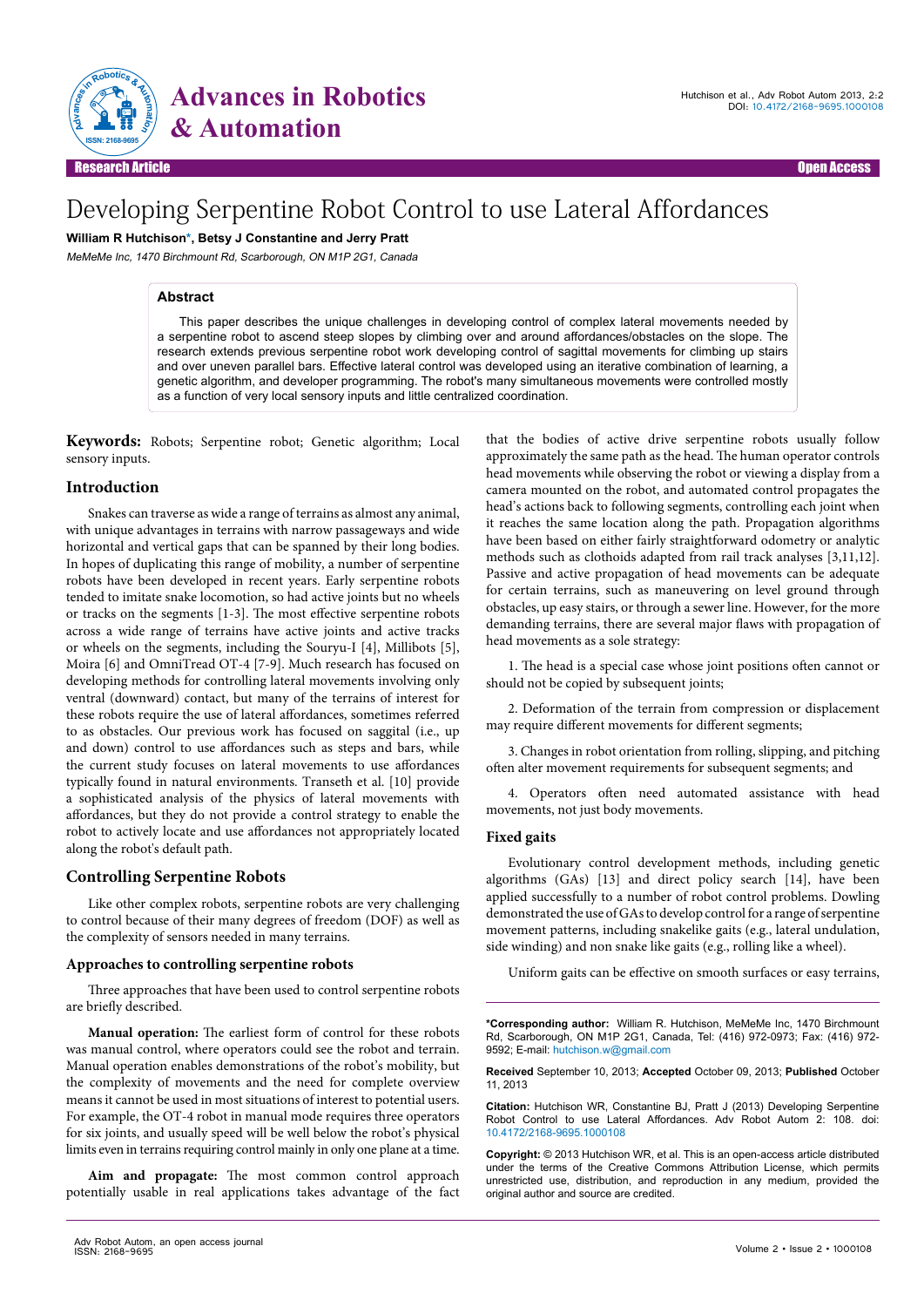but uniform gaits will fail in complex natural terrains because the terrain may vary along the length of the serpentine body, requiring different kinds of movements at different points along the body. Even a simple transition from one terrain type to another may require different behaviors of segments before and after the transition point in the terrain, with each behavior chosen based on local sensory input.

**Problems in controlling serpentine robots:** Serpentine robots are difficult to program or manually operate in real time because many coordinated movements requiring interpretation of complex sensor data from external and internal sensors are required to traverse natural terrain features.

In addition to the general problems associated with control of high-DOF robots, serpentine robots present three major control challenges.

1. Tight coupling prevents independent movement of segments, because:

- The limits on joint angles potentially constrain the positions of all coupled segments,
- Actuating each joint affects all attached segments, and
- The leverage of distal coupled segments can often prevent movement when torque is applied.

This is in stark contrast with legged robots where most target leg movements can be executed relatively independently of each other.

2. Situational awareness is much more of a challenge for both autonomous control and teleoperation because most of body is behind the head. Some solutions and their drawbacks include:

- A rear-mounted camera, which has been implemented or planned on several robots [11], but many terrains do not allow seeing the front from behind (or vice versa);
- Touch sensors, which are valuable for knowing what is around the body, but contact is often lost and 3D spatial memory is very challenging; and
- Odometry, which is essential, but existing contact and visual odometry are often poor due to longitudinal and lateral slippage, rolling, terrain gaps, turning, and 3-dimensionality.

3. The extended body of a serpentine robot makes it very likely that different kinds of movement strategies will be necessary simultaneously at different points along the body. Each movement must be suited to its local terrain conditions, making uniform gaits and propagation of head movements ineffective in many situations.

# **Developing control of the Omni Tread OT-4 serpentine robot**

The current study aimed to develop teleoperational control that would succeed in a range of challenging terrains. In this approach, the operator sets the overall direction and the control system provides assistance to the operator for close-in head movements and completes control of all other body movements. The goal was to have a single control system handle all target terrains automatically, including transitions between them, rather than having specialized control for each terrain. Not only would the latter approach require knowing when to switch, but even the best switching would sometimes fail in transitions or in heterogeneous terrains.

**The OmniTread OT-4 serpentine robot:** The OmniTread OT-4 robot, shown in Figure 1, has seven segments, each 8.2 cm wide, 8.2 cm high, and 10.3 cm long (center segment is 10.9 cm long). Its total



**Figure 1:** The Omni Tread OT-4 serpentine robot climbing over parallel bars under automated control.

length is 94 cm and it weighs 4.0 kg. Each segment has four sides, each side nearly covered by two tracks. The tracks are driven by worm gears on a shaft from a single electric motor in the center segment. Each two-DOF joint is activated by four pneumatic bellows capable of a wide range of lengths and pressures, enabling the body to be stiff to cross wide gaps or relaxed to comply with uneven terrain. The maximum joint angle is approximately 40 degrees. Gas for the bellows can be provided by onboard cylinders or an onboard compressor. The OT-4 is equipped with accelerometers on each segment to sense pitch and roll and potentiometers on each joint to sense joint pitch and roll.

# **Control Developed With the Seventh Generation Control System**

Control of the OmniTread OT-4 serpentine robot was developed using the Seventh Generation (7G) Control System, a software system implementing a combination of reinforcement learning and genetic algorithms along with extensive support for sensory preprocessing, simulations, and user interface components [15,16]. Control was developed in simulation in a series of iterations using the Yobotics! Simulation Construction Set [17]. In each iteration, the developer made manual changes to a set of programmed behaviors ("scripts") and used learning and a GA in repeated simulation runs to optimize the sensory and behavior parameters [16]. The robot's movements were grouped into four logical movement groups: sagittal and lateral head movements and sagittal and lateral bod movements. For example, the head sagittal movement group includes lift, push down, relax, hold, and continue previous action. Note that if every joint's sagittal and lateral movements were specified as a movement group, the agent would have at least 12 groups. Following a strategy that can often be applied to many high-DOF robots, however, a single movement group produced default sagittal behaviors for all joints behind the first one. The default behaviors could be overridden in various situations for the different segments (e.g., special tail behaviors). The same strategy was applied to lateral body behaviors.

# **Development of sagittal control**

Initial development focused on controlling the OT-4 in two terrains, stairs and a series of uneven parallel bars that could be traversed by controlling only sagittal movements. The sagittal control program is briefly described as follows. The head was commanded to lift when obstacles were sensed within about half a segment length ahead of the robot if the top of an obstacle was above a line sloping upward ahead of the "chin." If the head was lifted nearly to its limit and the obstacle was still above it, the second joint was lifted, and similarly for the third joint. When the bottom track of the head touched an edge (defined as contact on a narrow section of track) behind its "chin," the head was commanded to push down until the segment was slightly beyond

Page 2 of 5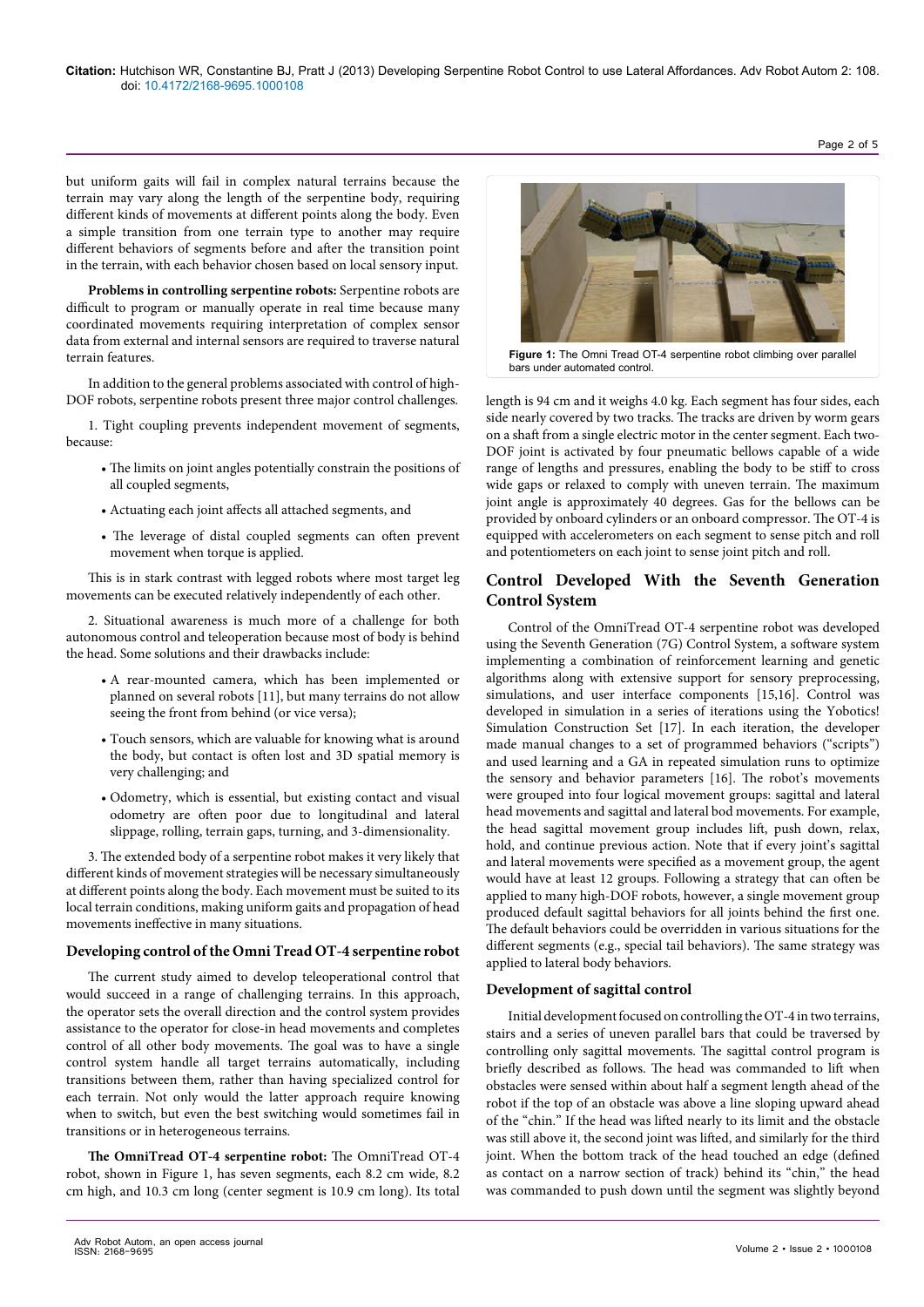horizontal (i.e., with "chin" down). The main control strategy for body movements attempted to keep the bottom of each segment as horizontal as possible whenever its bottom track touched an edge by rotating the joints ahead and behind appropriately in opposite directions. When an edge was sensed at the very front of a segment, the joint ahead of the edge was kept closed to keep the gap at the joint from getting hung up on the edge. If a joint received conflicting commands from the segment ahead of it and the segment behind it, the command from the segment behind the joint was executed. If joints #2 and #3 received commands from both the head (e.g., to lift for obstacles) and neighboring body segments (e.g., to lower a joint), the command from the head was executed. If a joint received no command, the default action was to reduce the current torque slightly. The initial test terrains stairs and parallel bars did not require lateral movements, so the control system simply kept the joints straight laterally.

The sagittal control program enabled the simulated OT-4 to climb 20.3 cm high stairs and over a series of parallel bars spaced at random heights and gaps near the robot's physical limits. The control developed in simulation was then tested on the real OT-4 in corresponding terrains in the laboratory. Figure 1 shows the OT-4 traversing the parallel bars. For the tests, the 7G control system used input from human observers to substitute for an array of IR sensors on the head and touch sensors along the bottom and sides of each segment that were modeled in simulation but not present on the real OT-4 [18]. The autonomous control system enabled the OT-4 to climb the stairs and parallel bars terrains in the laboratory test courses, moving at higher speeds than could be demonstrated with human operators.

## **Extending serpentine control to lateral movements**

Although sagittal control was effective for unobstructed stairs and parallel bars, lateral movements are often necessary for mobility and stability, especially for climbing where there are few surfaces with low enough slope for traction. In the sagittal plane, gravity inescapably arranges pressure between the robot and objects beneath it, but in the lateral plane such force must usually be created by intelligent movements of the robot. The physics of force resolution that dominate sagittal plane movements for climbing can be extended in large part to lateral contact with objects, because the component of the force of gravity parallel to the surface resolves into forces normal to the lateral contact and parallel to it. The lateral friction combines with the friction on the bottom tracks to prevent slipping.

#### **Implementing aim and propagate lateral control**

As a first step in developing control of lateral movements, a version of the Aim and Propagate approach was implemented. The head joint was programmed to comply with horizontal joystick positions whenever the operator was also pressing an override button on the joystick. Unlike other approaches in which commanded joint positions for the head were propagated to all following joints, each joint was programmed to propagate the actual joint position of the previous joint when it reached the corresponding location in the terrain. This approach was much better at accommodating cumulative unplanned changes in position (e.g., from slipping, rotating, or terrain deformation) as the robot moved through rough terrain. Position data obtainable in simulations permits perfect odometry for propagation of movements, but on the real OT-4 position was estimated by applying a calibration factor to the product of track speed time's elapsed time. This simple programming enabled effective manual control of the robot through both simulated and real slalom courses, as well as remote teleoperation

in simulated and real courses where the operator could rely only on camera input from the front of the robot.

#### **Combining lateral and sagittal control**

The next step was to test a combination of sagittal control of the head and body joints with the Aim and Propagate lateral control. The real stairs terrain was modified by adding large irregularly shaped rocks along a winding path up a staircase, as shown in Figure 2 [18]. The operator's joystick position determined the head orientation whenever the operator pressed the override button. This hybrid control enabled the real OT-4 to climb this challenging course, given that the joystick operator could directly observe the entire robot and terrain. The most obvious control weakness was that when the tracks slipped, the simple approximation to odometry became very inaccurate, causing lateral movements to propagate before reaching the corresponding location. This produced obviously suboptimal movements, but the robot could still move forward because the lateral movements pressed the side tracks against rocks to enable forward movement, although with unnecessary stress on joints and on the terrain. The operator learned through experience to add a certain amount of continuous lateral head oscillation in order to avoid persisting in stuck positions. It was also noted that propagating each joint position from the previous joint rather than from the head enabled recovery from odometry errors within one segment length of movement after slippage ended. While accurate odometry can potentially improve performance, subsequent testing in simulation with perfect odometry showed that propagation alone is insufficient for terrains such as this. However, propagation provided a valuable default behavior that could be overridden by more intelligent control developed in the next phase.

## **Developing intelligent lateral control**

The previous tests showed that a relatively small set of general movement strategies was useful in a wide range of terrains. Much of their effectiveness is due to movements being controlled mostly on the basis of local sensory input, producing several "subgait" level behaviors along the length of the robot at the same time. The next phase of development added intelligent lateral control. A large and important class of terrains requires much more sophisticated lateral movements than the wiggling movements that had been successful in narrow passageways between rocks. Lateral objects have potential value for mobility and stability in many terrains, but they are essential for some terrains such as climbing slopes with few narrow passageways or horizontal affordances.



**Figure 2:** The Omni Tread OT-4 robot on stairs terrain with rocks, requiring control of sagittal and lateral movements.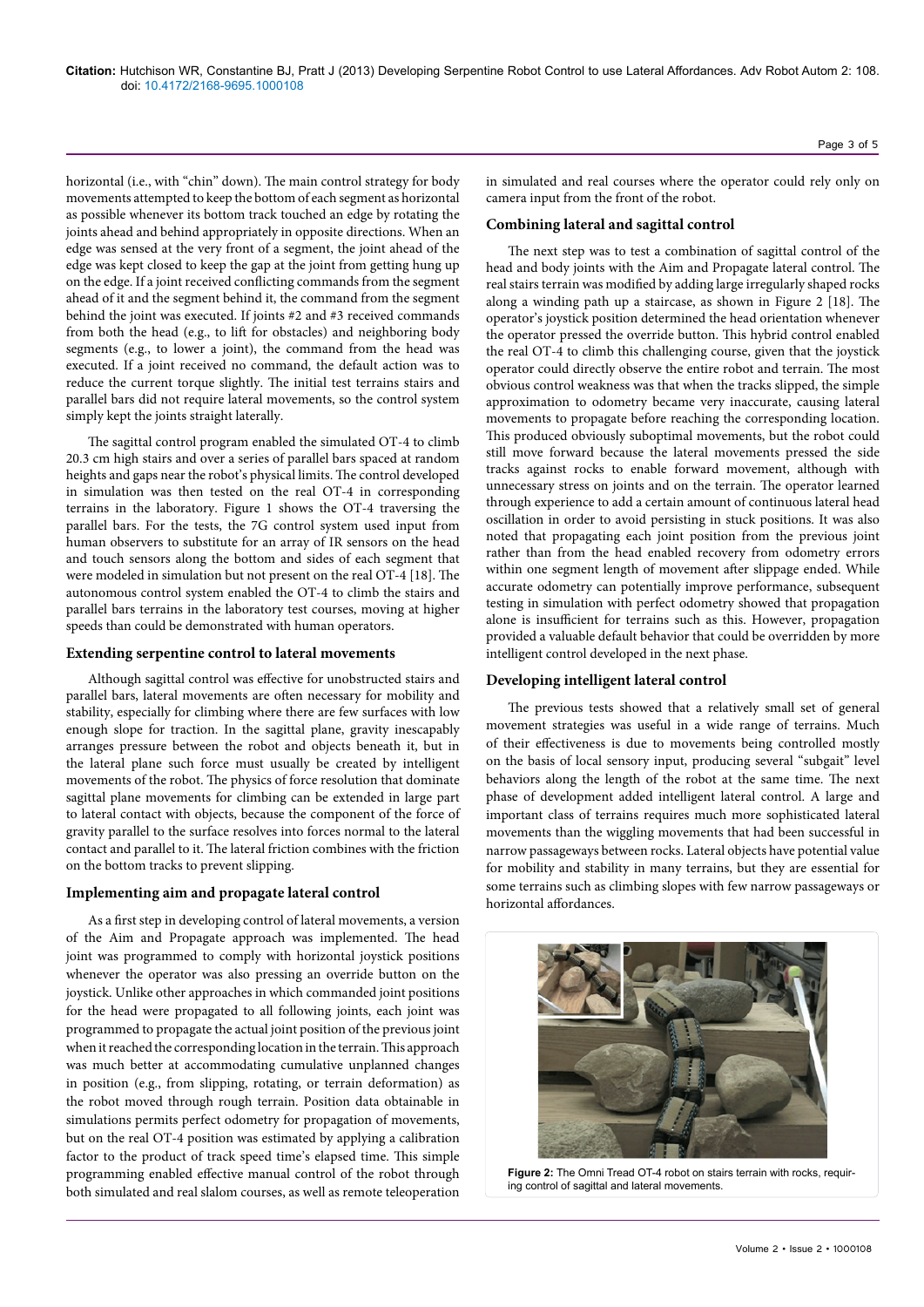There are two general classes of lateral movement strategies for climbing slopes. One is what was observed among the rocks on the stairs, which was to arch by bending multiple joints to press against objects on both sides of the path. The other class is necessary in terrains without objects on both sides, where the best movement is to move above and behind objects along the way to push against surfaces that produce upward force components. This phase of development focused on the latter class because a physics analysis suggests that it is a direct extension of the existing sagittal control. Moreover, it is consistent with the overall development strategy of focusing first on very local control of movements based on mostly local sensory input, as opposed to the more global arching behavior for narrow passages.

## **Terrain for developing lateral control**

The terrain designed for this phase is a ramp, shown in Figure 3, that is too steep simply to climb in a straight line (i.e., the tangent of the slope is greater than the coefficient of static friction), but the slope contains objects analogous to rocks or posts along the path on which the robot can climb. As in the sagittal control problem, touch sensors provide simple and relatively unambiguous information about the location of objects, although they require intelligent control to maintain effective contact with those objects as well as some short-term memory to remember objects when contact is temporarily lost.

## **Method for developing intelligent lateral control**

Following the same iterative development procedure used to develop sagittal control, effective lateral control was developed for this terrain. In this terrain, lateral body movements must use sensor input to relate effectively to the objects in order to climb successfully. The robot must approach nearby affordances, move behind or above them, turn back in the goal direction at appropriate times, and avoid getting hung up on edges between joint spaces on its sides.

The new lateral climbing behaviors were triggered only if the robot sensed that it was on a slope steep enough to risk slipping. As with sagittal collision avoidance, the head turns away to avoid hard collisions with objects. However, just after passing objects, the head turns toward the object to touch it along the side of the head. When on a slope, all segments turned toward objects touching their sides. Shortterm memory based on lagged touch sensor input enabled segments to remember the location of objects in order to turn toward them when contact was temporarily lost.

As with the sagittal head movements, the segments behind the head were successively recruited for lateral movements as needed: if joint #1 is bending near its limit and segment #2 is not touching anything on the side opposite to joint #1's turning direction, joint #2 is commanded to turn in the same direction as joint #1, and so on through joint #5.



When no object was detected on either side or in front, the default head behavior was to turn toward the direction parallel to the slope of the ramp (a short-range goal that would be set by the operator in a fielded teleoperation application). The default behavior for the other joints was to propagate the angle from the previous joint at the same location.

A subtler behavior was to lift the head whenever the head was changing direction so as to avoid pivoting the body, but to push the head down with moderate force whenever the head was fixed in a sideways orientation in order to pull the body to follow the head. Because the robot can get hung up on a lateral edge just as on a vertical edge, a corresponding joint-closing behavior was implemented. Explicit sensor preprocessing inferred that a joint was hung up when the current and all lagged front sensors were touching only at the front of the adjoining segment, implicitly indicating no movement. Segments #5 and #6 just in front of the tail had additional behaviors that overrode the control scripts that otherwise were the same for all body joints, as follows. In addition to segments #5 and #6 commanding the joint behind them to turn toward whichever side they touch, those two rear joints are triggered by touch on the segment behind them to turn away from, rather than toward, the touch unless the contact is at the front (in which opening the joint risks hanging up).

The developers found that developing lateral control was significantly more difficult than developing sagittal control due to:

• Gravity not automatically maintaining contact with terrain affordances in this plane,

• Conflicts between movements for mobility and movements to maintain touch,

• The need to remember the location of objects while not contacting them,

• The need to learn sensory patterns to use as cues to approach objects, and

• The need to coordinate head lifting and downward pushing with lateral head and body movements to make turning effective (see below).

# **Results**

The new control system developed in this phase retained the previously developed effective sagittal head and body control, retained control by propagation developed previously as the default lateral behavior, and added intelligent lateral movements as overrides in appropriate situations. Figure 4 shows a sequence of snapshots from a video made in the Yobotics simulator showing the simulated OT-4 robot climbing the ramp by pressing against the available posts and rocks in the simulated terrain<sup>1</sup>. In Figure 4, panels h, i, and j, the rear segments of the robot can be seen maneuvering laterally to climb using a post, while the middle segments are moving sagittally to pull up over the ledge, and the head is turning sideways to avoid collision with the wall. All these movements must be executed correctly and simultaneously to succeed in climbing this terrain. The subgait control strategy succeeded in this case because each movement is in response to local terrain characteristics and movements can be executed independently of each other.

The combination of relatively simple behaviors often produces oscillation, such as turning toward and away from the objects.

<sup>1</sup>The complete simulation video is available at: http://www.behaviorsystems.com/ files/ramp with posts and ledge.mov